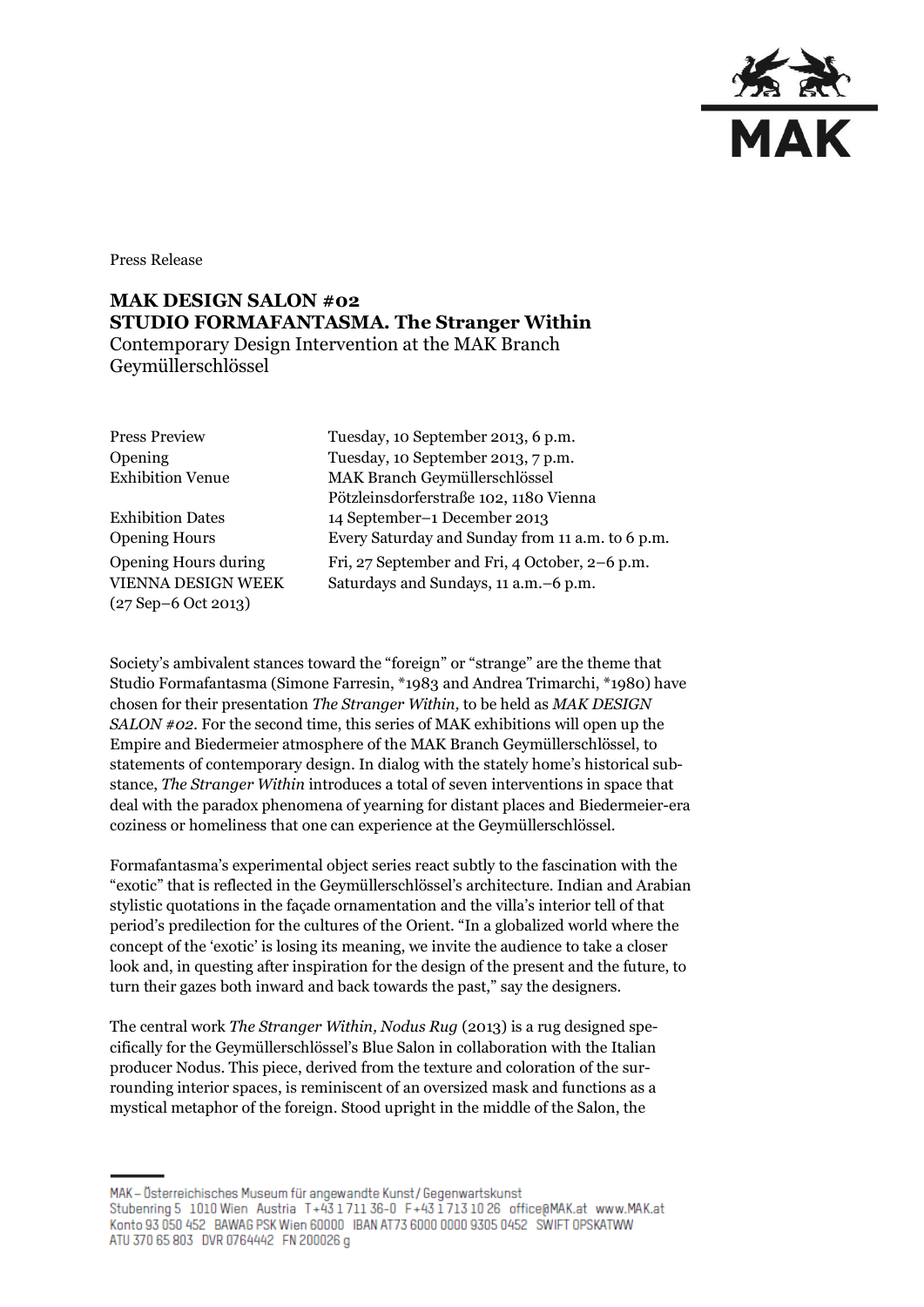

rug acts like a totem around which the other exhibits distribute themselves through the villa's adjoining rooms. This textile work was made as a reference to the Jewish family of textile manufacturer Isidor Mautner, which owned the villa from 1888 to 1938 and was then forced to flee the country after the National Socialists took power. The combination of this rug with objects made of inflated or hardened pig's bladders, such as the *Bladder Chandelier* (2013), evoke associations with folkloric Carnival traditions.

Mechanisms of colonial power structures and of present-day migration policy are addressed by the series of objects entitled *Moulding Tradition* (2009). Starting from Arabian-African influences on European ceramics production, Studio Formafantasma makes reference to present-day migration flows from Africa to islands such as Lampedusa and reflects on themes such as national identity and racism. In a reference to a traditional Sicilian genre of ceramics known as *teste di moro,* buoy-shaped vessels bear portraits of refugees.

The work series *Botanica* (2011) and *Craftica* (2012), which underwent further development for this MAK exhibition, deal with innovative material developments and their application. At the Geymüllerschlössel, these works—developed from animal or plant waste materials—find their counterparts in a bouquet of artificial flowers made entirely of butterfly wings from c. 1840. "Just as the Biedermeier era's exploration of nature was accompanied by the Industrial Revolution, the present era of digital modernity is accompanied by the search for alternative raw materials and production techniques as well as a new sensuousness inherent in the products themselves. Studio Formafantasma views itself as a materials laboratory of a new industrial era," says Thomas Geisler, exhibition curator and collection curator of the MAK Design Collection.

This *MAK DESIGN SALON* will also include Simone Farresin and Andrea Trimarchi's first-ever presentation of their prototype for the drinking set *Alphabet,* developed in collaboration with Viennese glassware manufacturer J. &L. Lobmeyr. This set will go into production next year as a special edition of J. &L. Lobmeyr to celebrate the MAK's 150-year jubilee.

Following London designer Michael Anastassiades's intervention *Time & Again* (12 May–25 November 2012), *The Stranger Within* will be the second *MAK DESIGN SALON* presentation*.* This exhibition by Studio Formafantasma enjoys the generous support of the Viennese auction house Dorotheum. Loan works have been provided by lenders including the Textile Museum in Tilburg and Gallery Libby Sellers in London.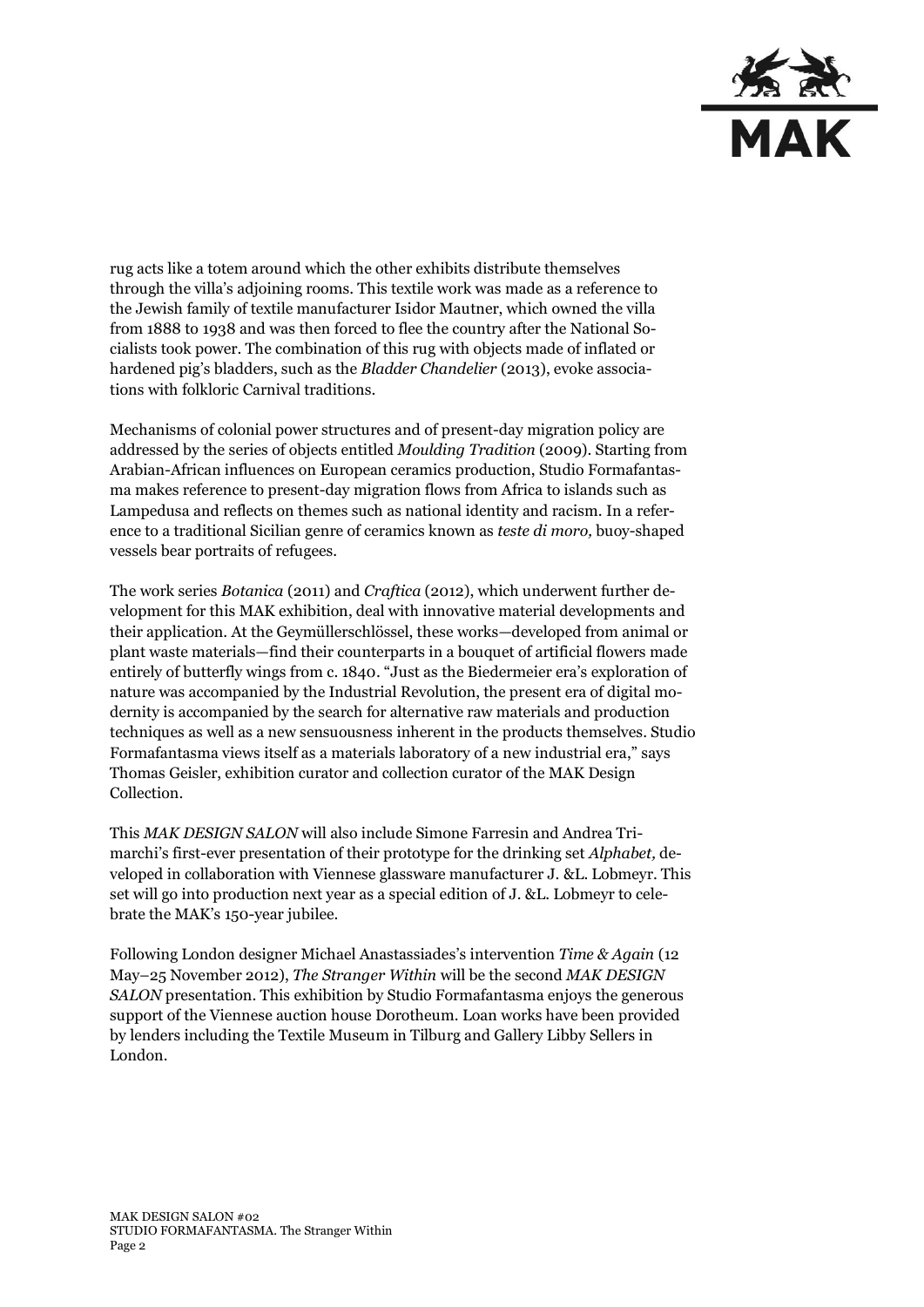

## **STUDIO FORMAFANTASMA**

Andrea Trimarchi and Simone Farresin began working together while studying for their bachelor's degrees in graphic design and illustration. It was later on, while in the master's program at Design Academy Eindhoven (from which they graduated in July of 2009), that the two Italian designers became interested in product design. At their Studio Formafantasma, situated in Eindhoven, they deal with the relationship between tradition and local cultures, with the role of design in arts and crafts, and with the meaning of objects as cultural conduits. Their works have been shown in several international exhibitions and have received several international awards, and are also owned by several important collections—now including that of the MAK. In 2012, the duo won the souvenir competition "European Home Run" held by the Vienna Tourist Board. Their winning work, a card game developed in collaboration with the card factory Ferd. Piatnik & Söhne, can be purchased at the MAK Design Shop.

## **MAK Branch Geymüllerschlössel**

The Geymüllerschlössel in Pötzleinsdorf was erected as a "summer retreat" sometime after 1808 at the behest of the Viennese merchant and banker Johann Jakob Geymüller (1760–1834). Alongside the permanent exhibit of 160 distinctive old Viennese clocks from the collection of Franz Sobek, Empire and Biedermeier-era furnishings from the MAK Furniture Collection represent the villa's most important points of interest. No other publicly accessible building in Austria reflects the specific lifestyle and zeitgeist of the "Vormärz" period with a comparable degree of authenticity. And this past is brought into dialog with the present by the sculptural ensemble *Der Vater weist dem Kind den Weg* [*Father Showing the Child the Way*] by Hubert Schmalix (1996) and James Turrell's skyspace *The other Horizon* (1998/2004), located in the park adjoining the main building.

Press materials and images are available for download at MAK.at/press.